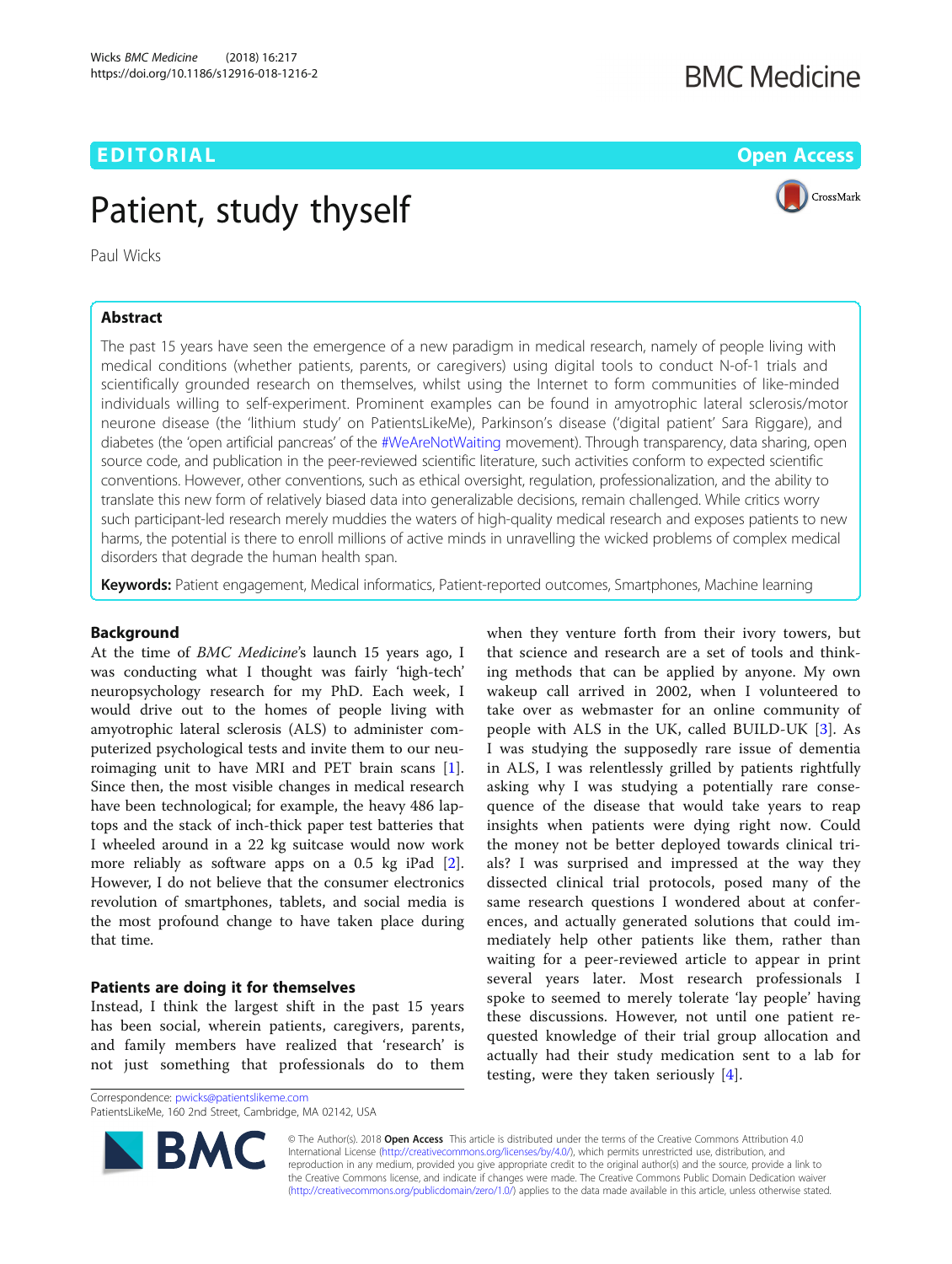## Participant-led clinical trials and trial unblinding in ALS

In early 2008, another group of exasperated ALS patients initiated their own participant-led trial of the drug lithium carbonate, which had been touted by some over-enthusiastic professional researchers as a near-cure for this dreadful disease [[5\]](#page-2-0). Within 6 months, a patient in Brazil and a caregiver in the United States had rallied over 160 patients (10 times the original paper's sample size) to begin taking the drug off-label whilst systematically reporting their dosage, patient reported outcomes, side effects, and weight as well as running their own statistical analyses publicly on a weekly basis. All the data was reported online so that participants, and other members of the community, could see the data coming through in real-time. Some patients even recorded pre-/ post-exposure videos or tried to conduct objective tests of muscle strength. Building on internal analyses by the patients, the research team at PatientsLikeMe shared our own analysis at the International ALS/Motor Neurone Disease Symposium just 9 months later, wherein we found that lithium did not work [[6\]](#page-2-0); we later shared our data for others to check [\[7](#page-2-0)]. At least five subsequent randomized control trials by academic researchers confirmed these findings [[8](#page-2-0)]. However, critics of the participant-led study pointed to the lack of a traditional protocol, lack of blinding, and questionable ethics [\[9](#page-2-0)]. When a later tranche of the ALS community used the same approach to begin attempting to systematically unblind themselves at scale in blinded randomized control trials, alarm bells really started ringing [\[10](#page-2-0)]. Regardless of what researchers thought, patients were making their feelings clear – they did not have the time to wait for answers. I knew that to be true since, tragically, all participants in my PhD study had died by the time the results were formally published and it is only today that the implications are making their way into clinical practice [[11\]](#page-2-0).

## Who can grant you permission to experiment on yourself?

When Swedish engineer Sara Riggare was diagnosed with Parkinson's disease aged 32, she did not just accept her doctor's advice – after all, she only saw him for approximately 1 hour annually and was responsible for her own self-care for the remaining 8765 hours. She enrolled herself for a PhD in Parkinson's disease at the Karolinska Institute and put her training to use. Sara devised objective and quantitative measures of how her dopaminergic system was functioning and interacting with her medications using smartphone technology to measure her finger tapping speed [[12](#page-2-0)]. She has published peer-reviewed studies, including a survey of Swedish Parkinson's patients on how they self-manage  $[13]$  $[13]$  and an N-of-1 study

using nicotine through an electronic cigarette to modulate symptoms and side effects [\[14](#page-2-0)]. Sara's pioneering work is interesting enough that she has even been a featured 'exhibit' at the British Science Museum and a celebrated inspiration to patients and researchers alike; yet, 6 years after starting her doctoral program, she hit an unexpected roadblock. Because she had neither sought nor been granted ethical approval to experiment on herself, the doctoral dissertation committee declined her application to defend her PhD thesis ([http://www.riggare.se/](http://www.riggare.se/2018/09/16/ethics-and-phd/#more-1979) [2018/09/16/ethics-and-phd/#more-1979](http://www.riggare.se/2018/09/16/ethics-and-phd/#more-1979)). In practice, her studies had merely involved tapping her smartphone over a few days and smoking an e-cigarette, both of her own volition. Whereas ethical standards were constructed on a national level and centered around medical and educational institutions, the self-studying patient violated many of these assumptions. In one study, Sara tested her tapping speed while on an airplane crossing international waters – could Swedish law still apply? Such 'edge cases' are essential in adapting our existing frameworks while being cautious not to erode key protections for potentially vulnerable people [[15\]](#page-2-0).

#### Hacking diabetes

However, participant-led research does not just end with a published peer-reviewed journal article. In 2014, a ground-breaking initiative was led by people living with diabetes in conjunction with parents of children living with the condition. They united under the hashtag #WeAreNotWaiting and used their technical abilities to construct new 'open loop' systems – out of jury-rigged configurations – in their continuous glucose monitors, s-martphones, wearable devices, and older insulin pumps hacked to receive instructions from crowd-sourced soft-ware code [[16](#page-2-0)]. While early results have been positive, including a high degree of safety and an impressive effect on HbA1c levels among this self-selecting group, the regulatory issues have been understandably complex [[17](#page-2-0)]. The US Food and Drug Administration has engaged with the Nightscout group and so long as patients are building their own systems, rather than distributing them for commercial use, they appear exempt from regulation [[17](#page-2-0)]. While it might be safer for an experienced builder to construct a closed loop system for another patient, this would bring with it unbearable liability and risk [\[18\]](#page-2-0). Thus, worldwide, small teams of people meet for 'DIY build parties' to discuss checklists and construct their own open loop systems. Once online, people share their experiences, data, and code to facilitate others to participate [\(https://](https://www.diabettech.com/) [www.diabettech.com/](https://www.diabettech.com/)).

### Conclusions

The history of medicine encompasses much praise for doctors and scientists who experimented on themselves